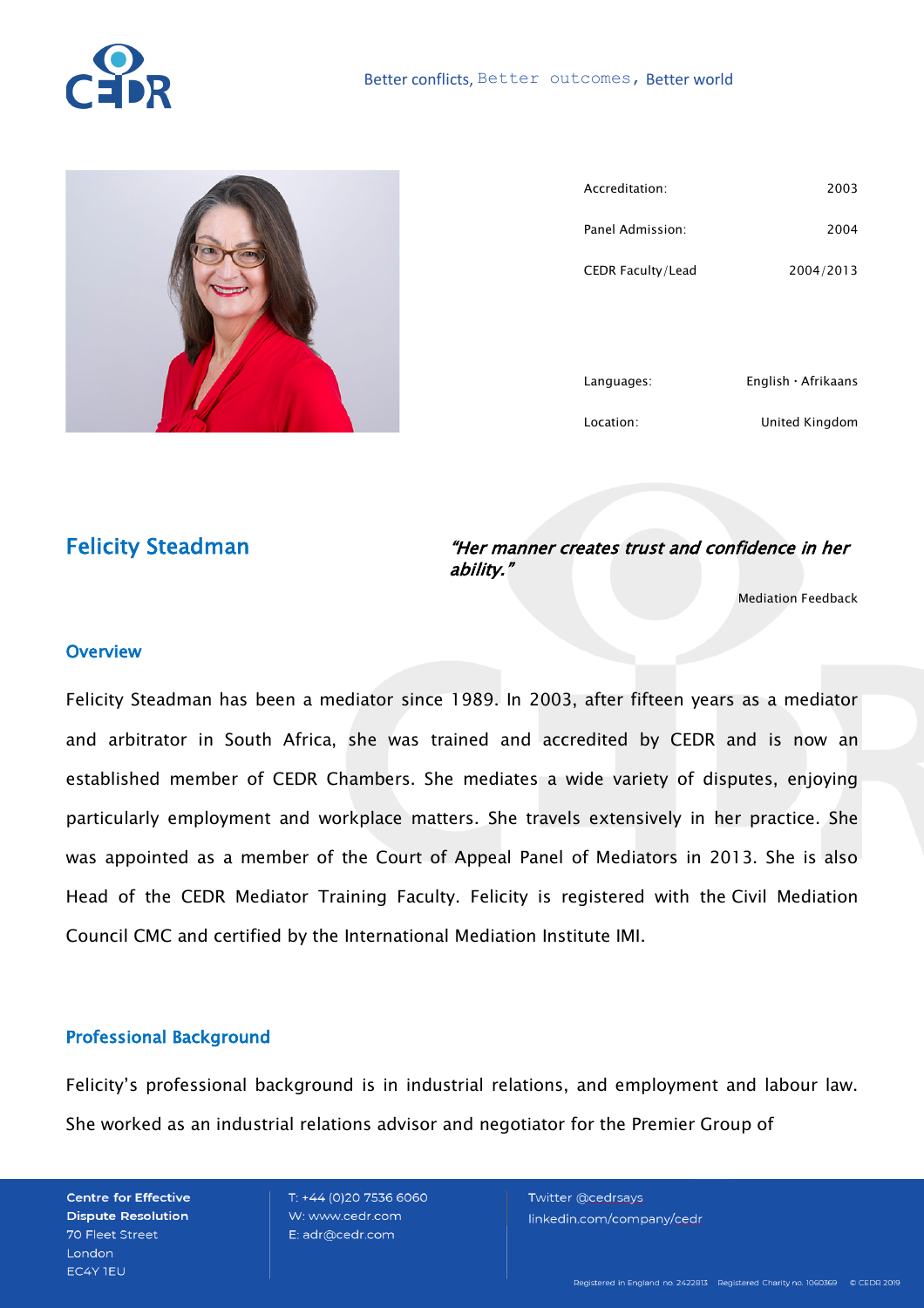

companies based in Johannesburg, and for the Institute for Industrial Relations and the Independent Mediation Service of South Africa. She has been a Director of Conflict Dynamics in South Africa since 1996. She has worked as an independent mediator for more than 30 years mediating a wide variety of disputes. She has worked as a facilitator of many large multi-party relationship building and transformation processes. Felicity has also acted as chair of many grievance hearings, disciplinary enquiries and appeals, and as an arbitrator in many of employment matters.

#### Expertise

| ٠         | Agriculture                 |   | $\bullet$ | Education                 | $\bullet$ | Property                 |
|-----------|-----------------------------|---|-----------|---------------------------|-----------|--------------------------|
| $\bullet$ | Banking & Finance           |   | $\bullet$ | Employment & Workplace    |           | <b>Public Sector</b>     |
|           | <b>Charities</b>            |   | $\bullet$ | Healthcare                | & ∙       | Sale of Goods & Services |
|           | <b>Commercial Contracts</b> |   |           | <b>Pharmaceuticals</b>    |           |                          |
|           | Construction                | & | $\bullet$ | Insurance                 |           |                          |
|           | Engineering                 |   | $\bullet$ | Partnership & Shareholder |           |                          |
|           |                             |   |           |                           |           |                          |

# Dispute Experience

#### Boundary Disputes

• Numerous boundary related disputes while mediating for Mediation Oxfordshire between 2003 and 2007. One concerned questions of rights of way and involved multiple parties; another had progressed to County Court level.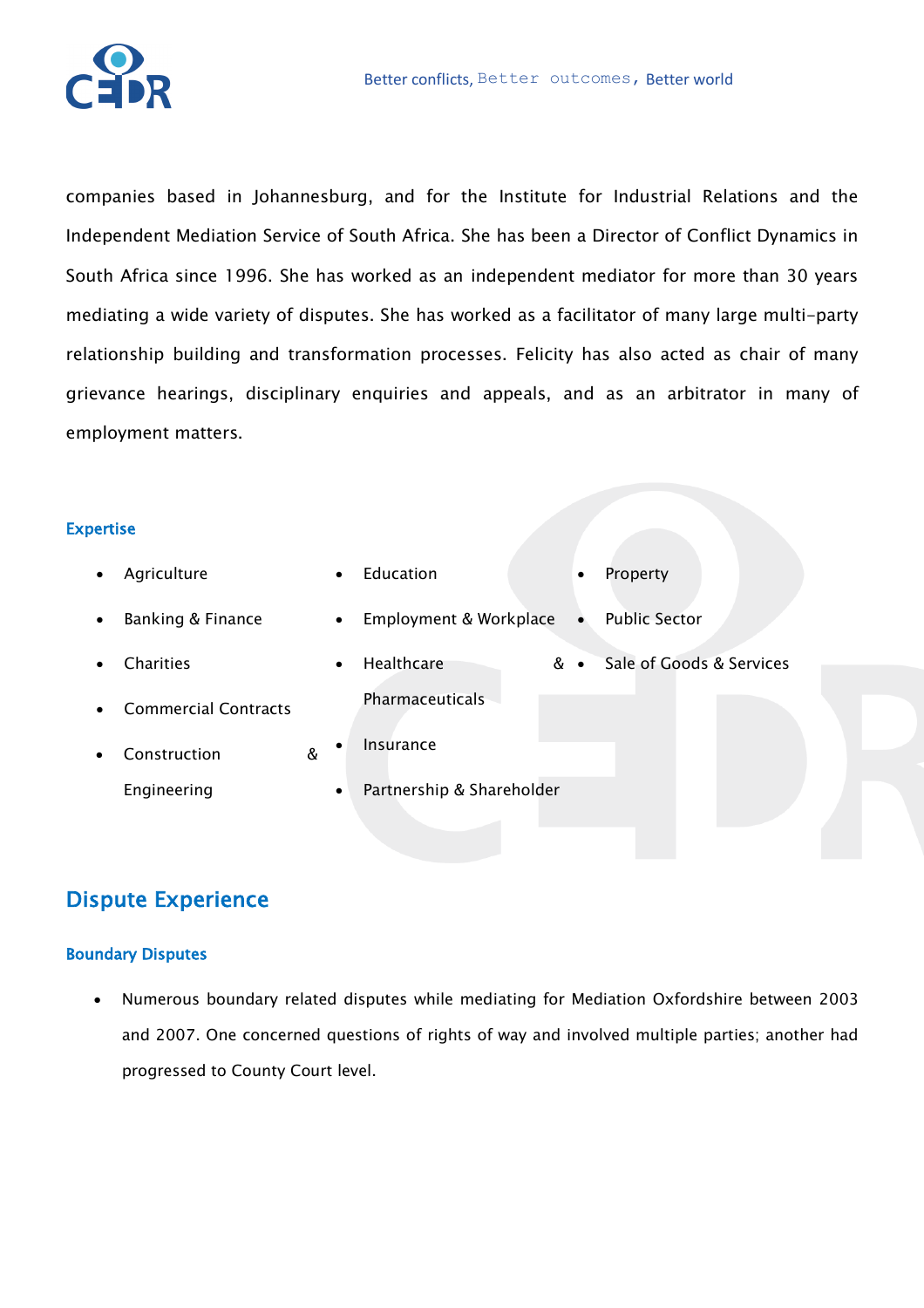

#### Contractual Disputes

- Breach of contract claim for unpaid commission dispute between one of Europe's largest independent security service providers and a security sales consultant. Proceedings had been issued in the County Court in excess of £500k,. concerning the alleged non-payment of commission, and in the Employment Tribunal for unfair dismissal and sex discrimination.
- Breach of contract dispute between homeowner and builder concerning loft conversion and quality of workmanship.
- Breach of contract dispute over unpaid fees between accountant and building company which had gone into liquidation.
- Breach of contract dispute between builder and homeowner over unpaid invoices and unfinished building works. County Court referred mediation in fast track claims.
- Commercial dispute between grouse, partridge and pheasant shooting estate and a farmer over shooting rights.

#### Construction & Engineering

- Commercial breach of contract dispute over unpaid fees between accountant and building company, which had gone into liquidation.
- Commercial breach of contract. County court referred mediation in fast track claims between builder and homeowner over unpaid invoices and unfinished building works.

#### Employment & Workplace

• Dispute between a manager and subordinate in the procurement department of a large company servicing the military. The employee had initiated a grievance against her manager. There had been an investigation and only some of her allegations had been upheld. One of the recommendations of the investigation was that the two parties participate in a mediation process to restore their working relationship. The mediation process took a day, following the typical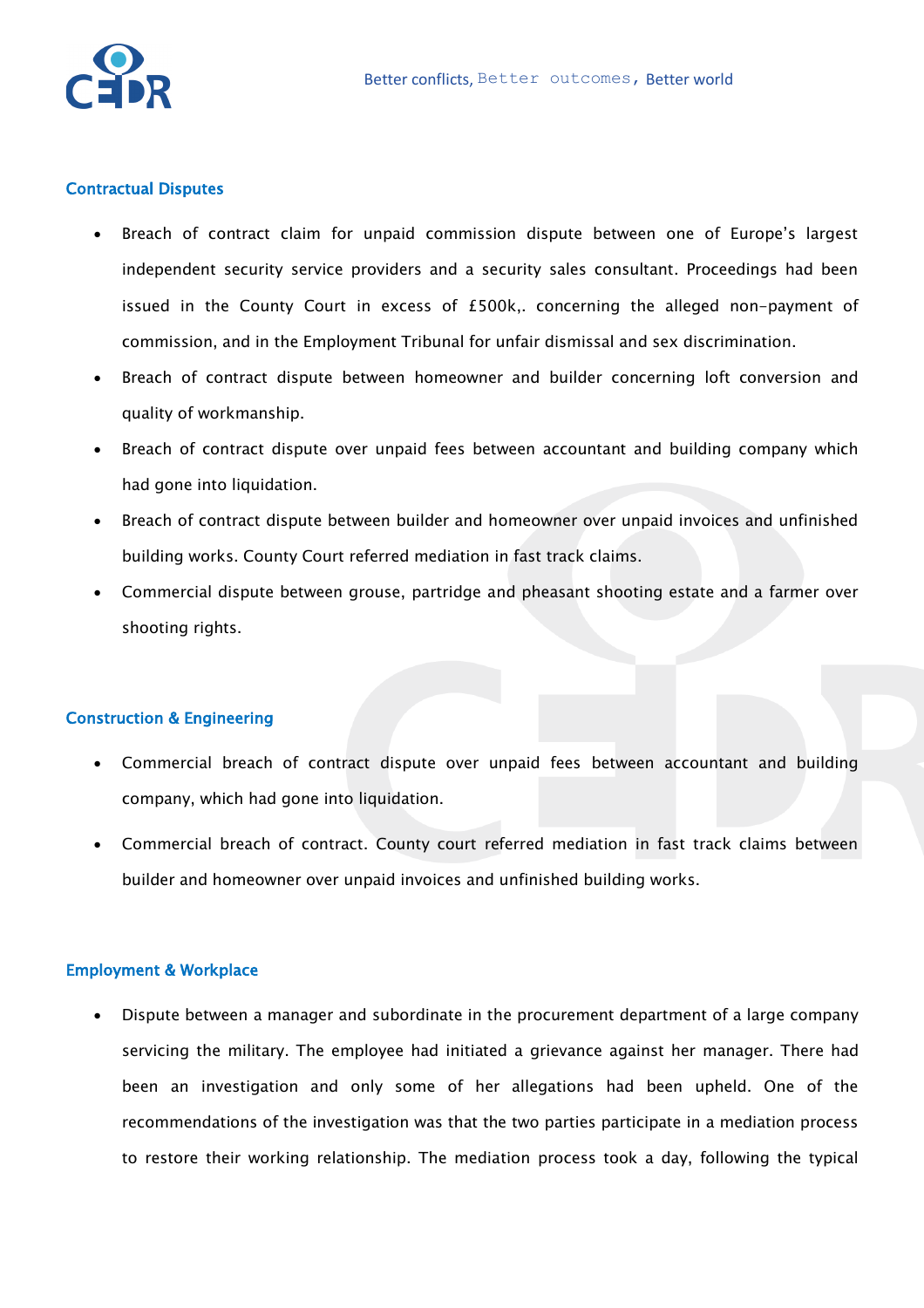workplace mediation format of private meetings and one extended joint meeting. A detailed action plan was agreed at the conclusion of the process, and the parties gave permission of this to be conveyed in full to their line manager and HR.

- Disability discrimination claim between in-house solicitor, represented by trade union, and large public sector organisation. Settled post issue and six weeks prior to ET.
- Age discrimination and unfair dismissal alleged by sales person against multinational. Post issue, a few weeks before ET.
- Bullying and harassment alleged by project manager against insurance company. Post investigation but pre-issue of claim.
- Managerial style. Clash of old guard manager and newly appointed CEO. Both valued employees who directors would prefer not to have leave the organisation.
- Return to work after sick leave of team members following relationship breakdown between managers and team. Twelve individual mediations take place after careful conflict analysis.
- Unfair dismissal and whistle blowing claim by senior scientist against multinational pharmaceutical company. Pre issue of proceedings.
- Dispute concerning alleged constructive dismissal of company director.
- Workplace mediation in a conflict between two colleagues in a Corporate services membership organisation. One had complained to to the employer about the behaviour of the other. Her grievance and her appeal were unsuccessful and the organisation encouraged both parties to go to mediation.
- Employment dispute between two senior managers in an international agency. Complainant had filed an harassment complaint, but opted for mediation to settle the dispute informally. Investigation and adjudication would have had far reaching consequences for both parties' careers.
- Dispute for damaged working relationship between two senior managers in an international professional services company. Their relationship had broken down over the impact of the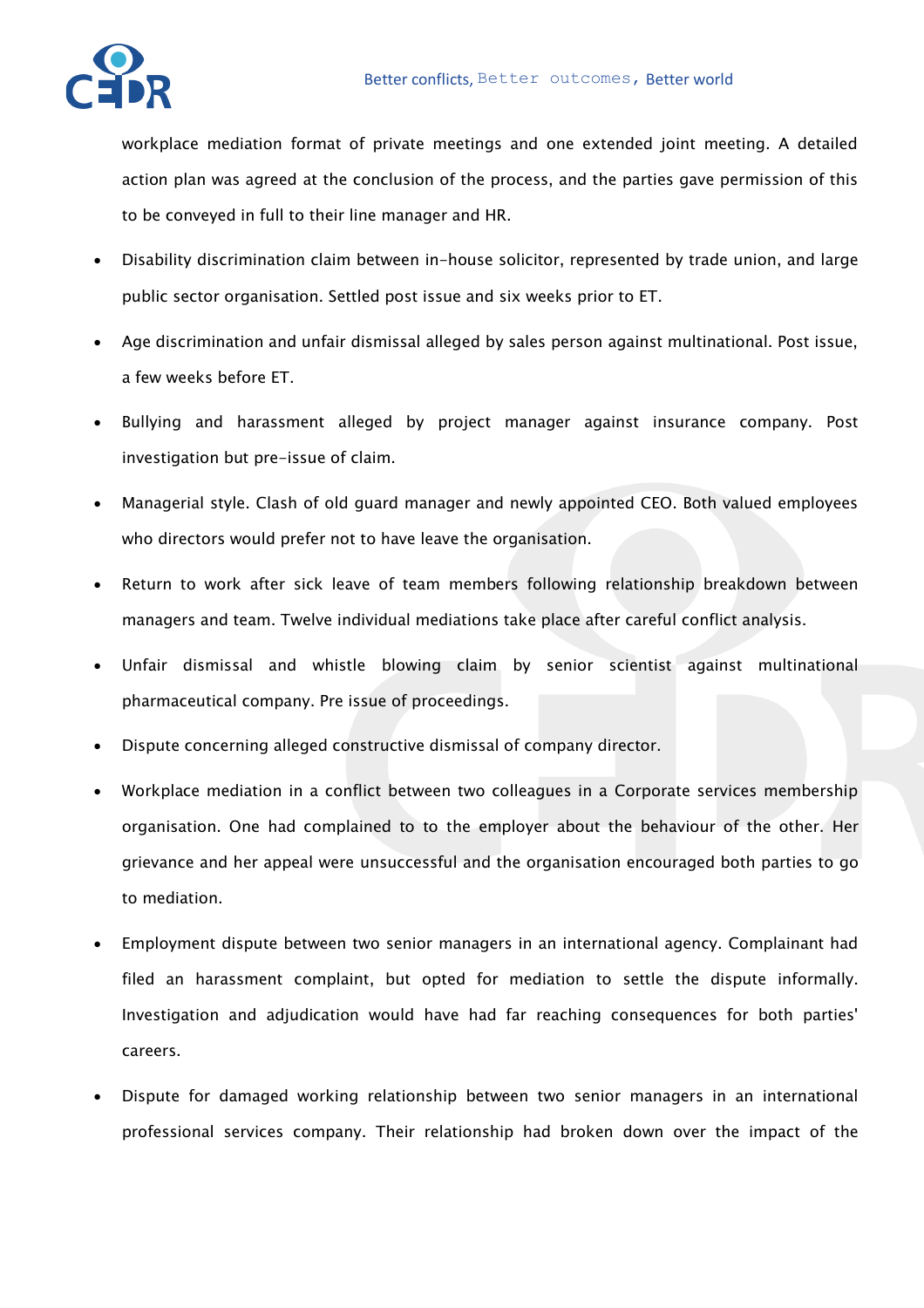

appointment of one of them into a more senior position than the other, aggravated by their very different working styles.

- Constructive dismissal dispute between the corporate head office of a famous London restaurant and three chefs who were claiming constructive dismissal in the High Court. Settled post issue and a few weeks prior to ET.
- Unfair dismissal dispute between a top ranking university in the UK and a professor who was contesting the fact that his employment contract had not been renewed after a fixed period. Settled pre issue of proceedings.
- Unfair dismissal and whistle-blowing dispute between senior scientist and multinational pharmaceutical company. Pre issue of proceedings.
- Disability discrimination dispute in an NHS England Trust between two consultants, both surgeons, after one surgeon was signed off sick by the other, her senior, for work related stress exacerbated by PTSD. The PTSD was subsequently classified as a disability. Settled post internal procedures but pre issue of proceedings.
- Disability discrimination dispute between in-house solicitor, represented by trade union, and large public sector organisation. Settled post issue and six weeks prior to ET.
- Age discrimination and unfair dismissal alleged by sales person against multinational. Settled post issue, a few weeks before ET.
- Managerial styles dispute concerning the clash of old guard manager and a newly appointed CEO. Both were valued employees whom directors would prefer not to see leave the organisation.
- Managerial styles dispute concerning damaged working relationship between two senior managers in an international professional services company. Their relationship had broken down over the impact of the appointment of one of them into a more senior position than the other, aggravated by their very different working styles.
- Bullying and harassment dispute in a District Council between four members of a team. One of the team had brought a grievance of bullying and harassment against the manager of the team. Settled post internal procedures but pre issue of proceedings.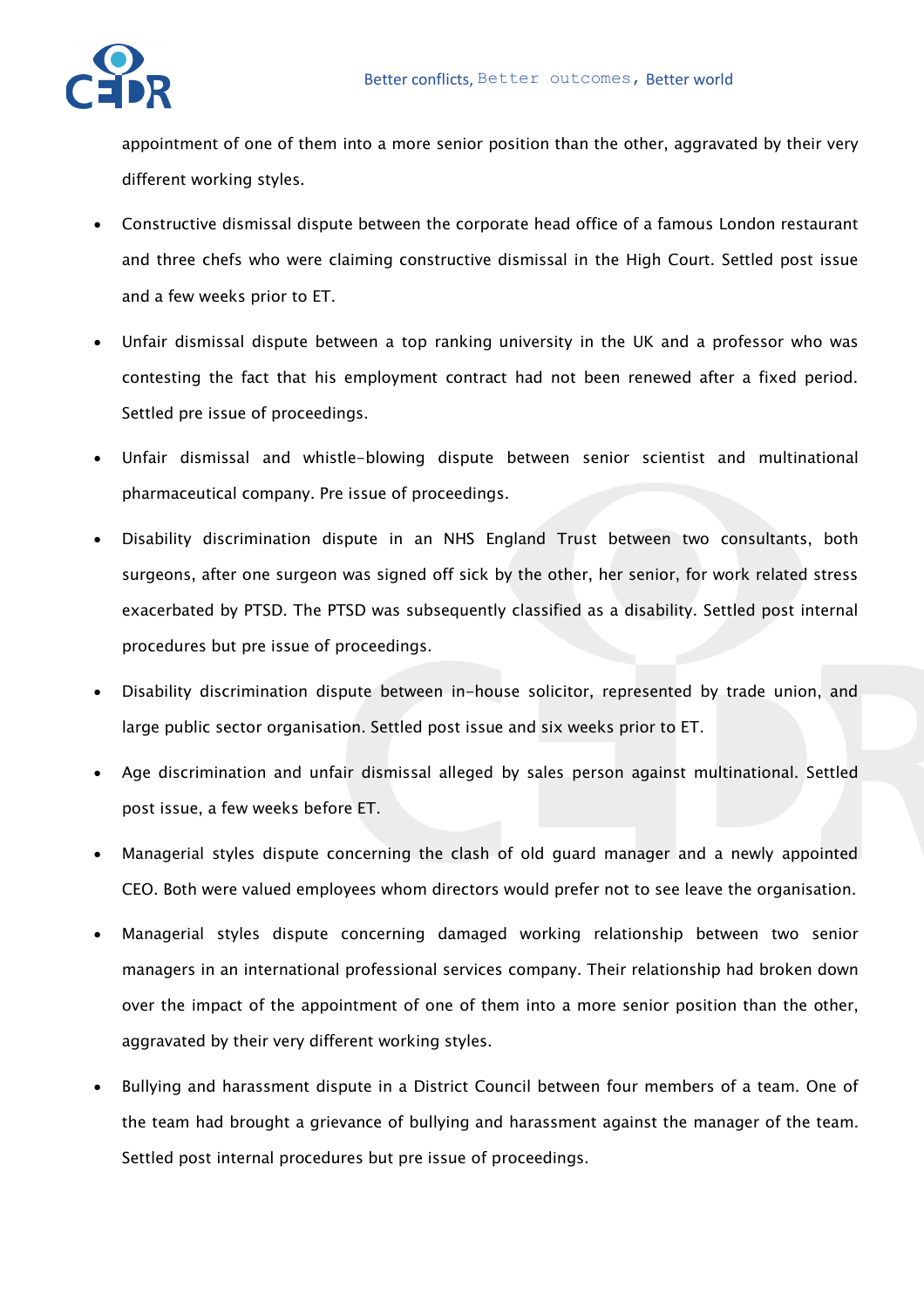

- Bullying and harassment dispute in a car manufacturing business in the UK between a sales consultant and the company concerning a grievance resubmitted some years after an alleged episode of bulling and harassment and subsequent long term sick leave. Settled post internal procedures but pre issue of proceedings.
- Bullying and harassment dispute in a United Nations Specialised Agency represented by the head of accounts and an immediate subordinate involving long term sick leave and poor performance reviews. Settled post internal procedures but pre issue of proceedings.
- Bullying and harassment dispute in one of the largest banks in the world between a team leader with 8 accounts managers reporting to him, and his manager, concerning 5 grievances raised over a period of two years. Settled post internal procedures but pre issue of proceedings.

#### Landlord and Tenant

- Numerous landlord and tenant disputes while mediating for Mediation Oxfordshire between 2003 and 2007, particularly relating to housing associations and social housing.
- Most recently, 2019, a dispute between a large housing association and a tenant concerning the maintenance of their property. The tenant has already consulted a solicitor and the housing association was taking the matter seriously enough to contact a private mediator.

## Neighbourhood Disputes

- Claim and counter claim in a dispute between a grouse, partridge and pheasant shooting estate and a farmer over boundary related shooting rights and damages following shoots.
- Numerous neighbourhood disputes while mediating for Mediation Oxfordshire between 2003 and 2007. The disputes concerned noise, parking, obstruction of light, maintenance of boundary fences, and anti-social behaviour, amongst other things.

## Partnership & Shareholder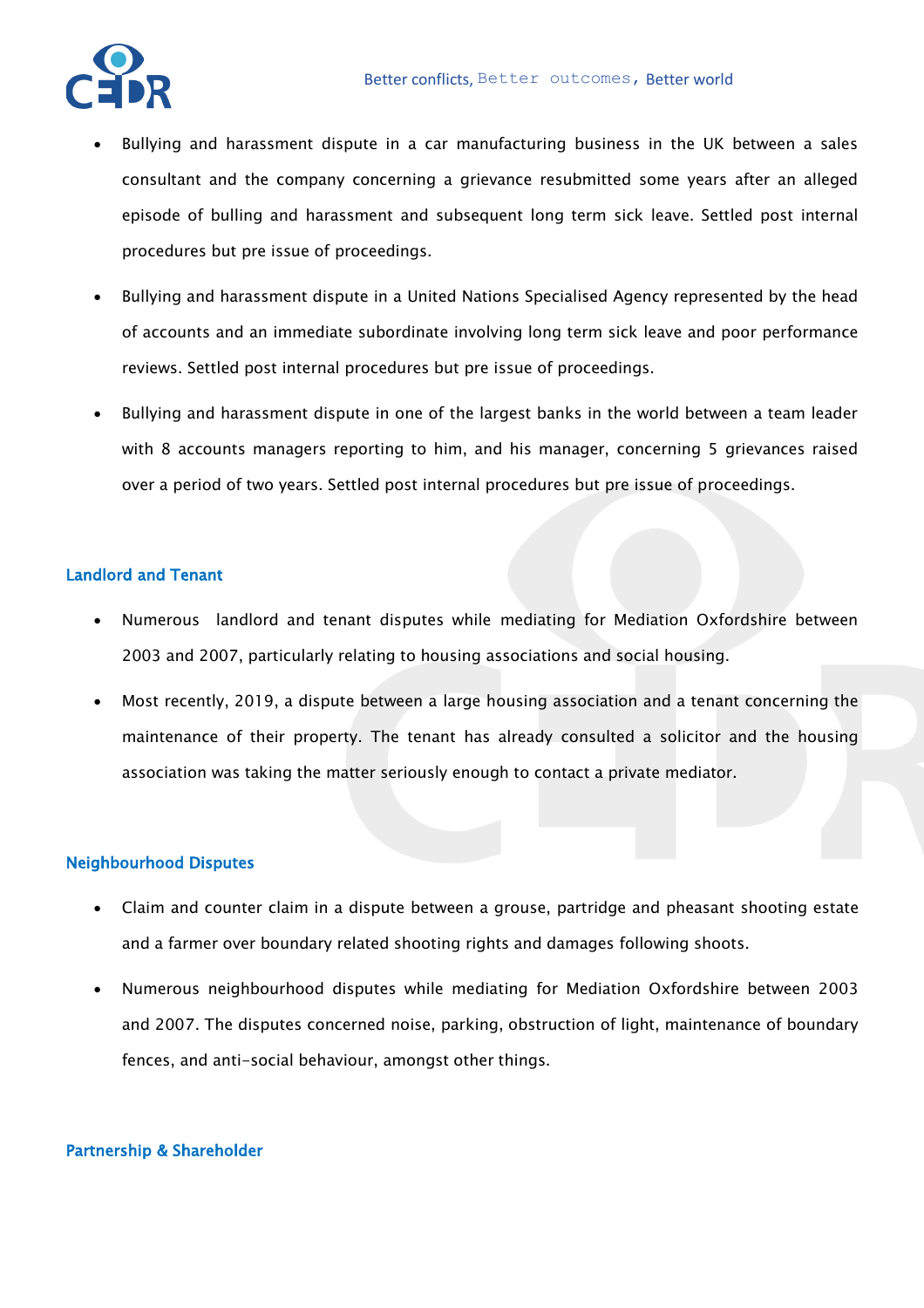

- Managerial style dispute between two partners in a law firm who could no longer work together and who clashed over how their departments interact and about how they dealt with strategic decision-making in the firm.
- Managerial style dispute between two academics in a highly respected university over decisionmaking styles. Both needed to be able to fundraise and work together.
- Relationship-breakdown dispute between two partners in a law firm where employment law partner and transaction law partner cannot work together because transaction solicitor keeps straying into employment law when giving advice in mergers and acquisitions.

## **Property**

• Commercial breach of contract dispute between homeowner and builder over a dispute concerning loft conversion.

## Sale of Goods & Services

- Commercial breach of contract dispute between large food packaging company and a recycling service over unpaid invoices.
- Commercial breach of contract dispute between a laundry service and a family owned hotel over unpaid invoices and unsatisfactory service.
- Breach of contract dispute between a farmer and animal feed supplier over unpaid invoices. Court of Appeal referred mediation.
- Breach of contract dispute between large food packaging company and a recycling service over unpaid invoices.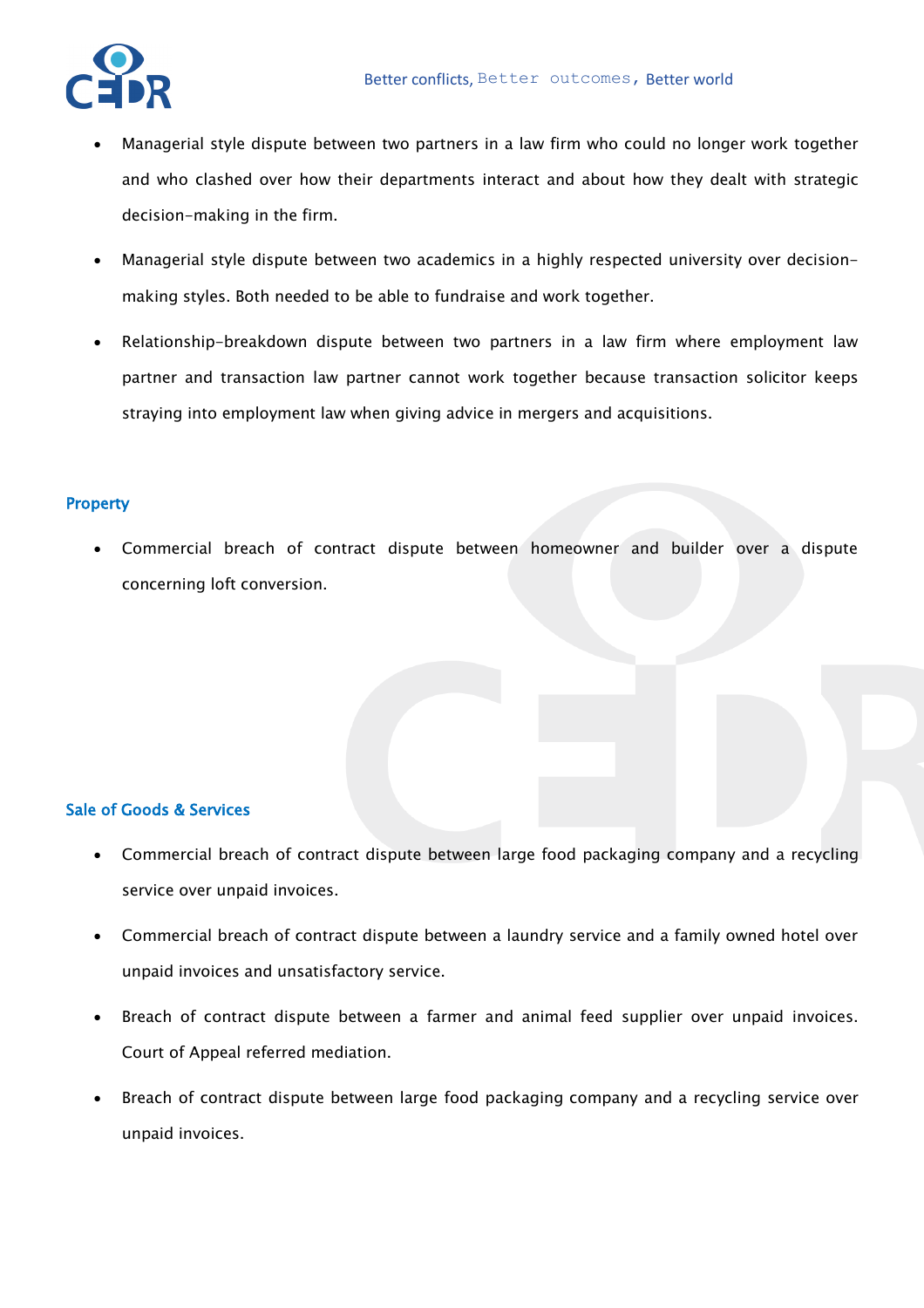Breach of contract dispute between a laundry service and a family owned hotel over unpaid invoices and unsatisfactory service.

## Personal Style

Felicity describes her style as 'hands-on process but hands-off substance'. She is very comfortable taking full charge of the management of the mediation process, while respecting the parties' authority to determine the outcome of the dispute and find the agreement with which they are most comfortable. Employing interest-based and mutual gains negotiation strategies, Felicity is tenacious in helping the parties to achieve optimum win-win outcomes.

As a result of years of experience mediating in the context of on-going relationships, in particular workplace and employment disputes, Felicity is comfortable with high levels of emotion. She encourages parties to speak directly to one another and likes to work in joint session when the circumstances indicate that this would be constructive.

## Feedback

Felicity Steadman receives consistently top marks in satisfaction ratings by users of mediation. Parties unanimously say they would use her again and a significant proportion are repeat users. Felicity has a high settlement rate with most mediations resulting in a settlement on the day.

• *"Ms Steadman has the ability, which frankly cannot be taught, to engage with both lay clients such as mine (three Japanese chefs) and corporate officers (also Japanese) on the opposing side and put both at their ease and be confident that she understood and would weigh carefully their main points. She has an impressive knowledge of employment law and is up to date with both cases and rules and materials. She has the ability to master a large hearing bundle in a limited time and refer confidently to the papers even when, as in my case, I found myself putting statements and documents in late (night before the hearing) but Ms Steadman seemed unphased*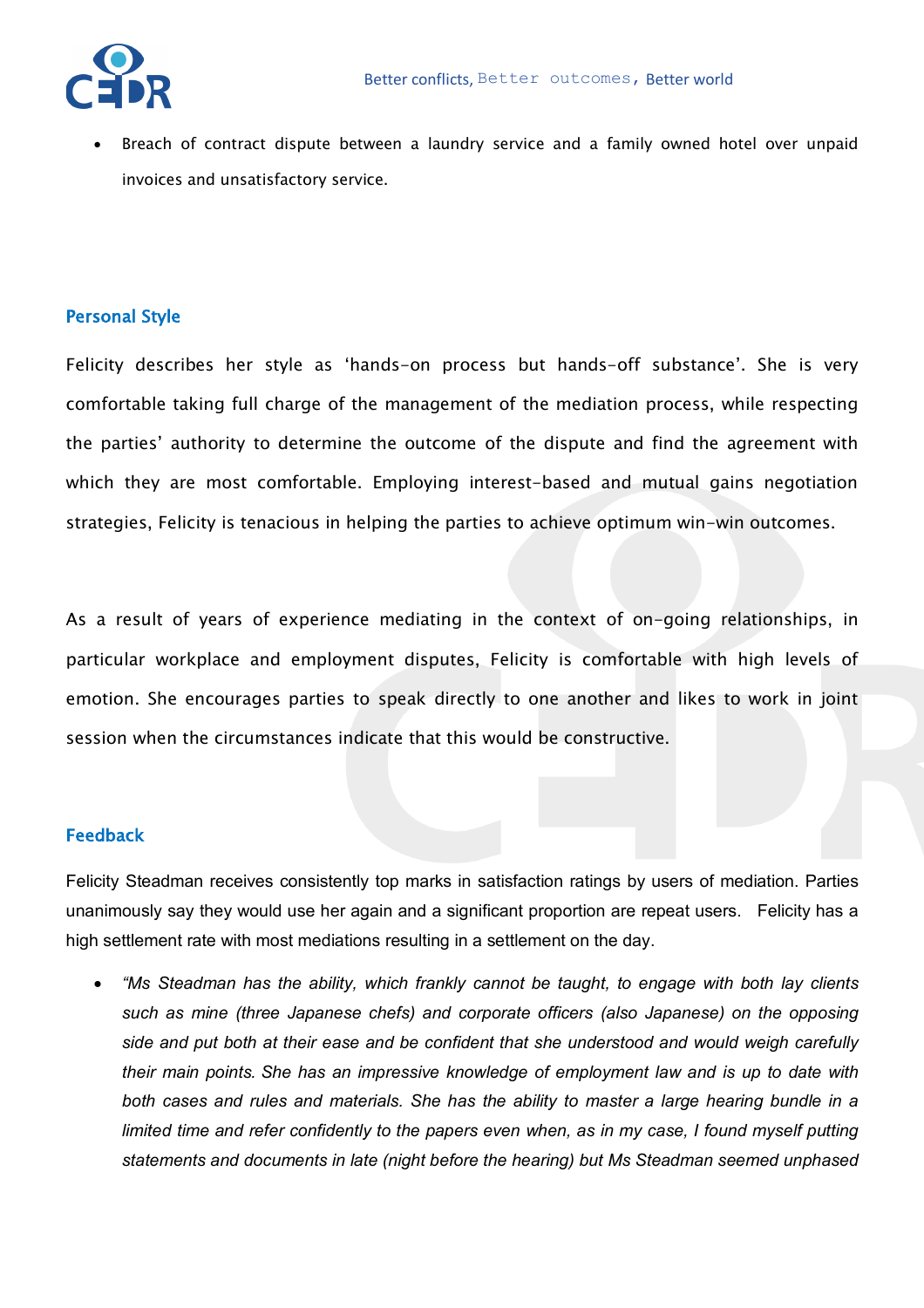

*and thankfully uncritical of me in front of my clients and had clearly taken the trouble to read my late papers overnight or very early morning. The hearing was booked for a fixed time and I felt Ms Steadman kept a careful eye on the clock and kept both advocates to the point to manage the time carefully and keep a focus making sure that both sides had time to fully ventilate their best points but not to repeat them. She has the good judicial habit of telling counsel when she had got the point and could move on with their argument. Steadman's obvious skills as a mediator will no doubt lead to her being highly sought after and successful in that field." Claimant Barrister (February 2019)*

Parties frequently comment on her ability to reach a settlement in situations where this had seemed very unlikely at the start of the day. Feedback comments include:

- *"I appreciate the work you put into it, I am of the opinion that you did well, and would recommend your services again. (N.b. and my lawyer also speaks highly of your approach too!)". (May 2018)*
- *"Thanks for making a difficult day a lot easier, happy Christmas". (December 2016)*
- *"Just wanted to say thank you for your professionalism and approach today. In all honesty, I really wasn't looking forward to the session but you handled it incredibly well and I think we got to the right (if not very positive) outcome". (December 2016)*
- *"Thank you so much for your assistance with the mediation yesterday. Your stamina and patience was very much appreciated. With your help, we managed to achieve something that I think would have taken the parties weeks to achieve, if indeed at all. We are very happy with the outcome and very grateful for your valued input. Perhaps we will have another opportunity to work together in future". (August 2014)*
- *"Felicity was in control of this difficult mediation throughout. I don't know what went on with the other party but she managed to produce a settlement which seemed very unlikely at the start".*

Parties also praise her for her exceptional emotional intelligence. One party commented in feedback:

• *"Felicity managed to do things that required emotional intelligence that I know are beyond my capabilities – and the capabilities of anyone at my then-employer. She is probably in the top 2-3 of all the people I have ever met. She enabled me to feel that I had been listened to, when noone at my employer had listened. She showed a degree of empathy for how I was feeling without passing comment or judgment on the events that I said had led me to feeling that way, which was very professional".*

A strong theme which emerges from feedback about Felicity is her calmness and professionalism, which strengthens the likelihood of reaching an agreement. Comments include:

• *"Felicity was very calm and professional. Both parties were quite emotional and the other party was very aggressive as well. It was not easy to achieve a solution."*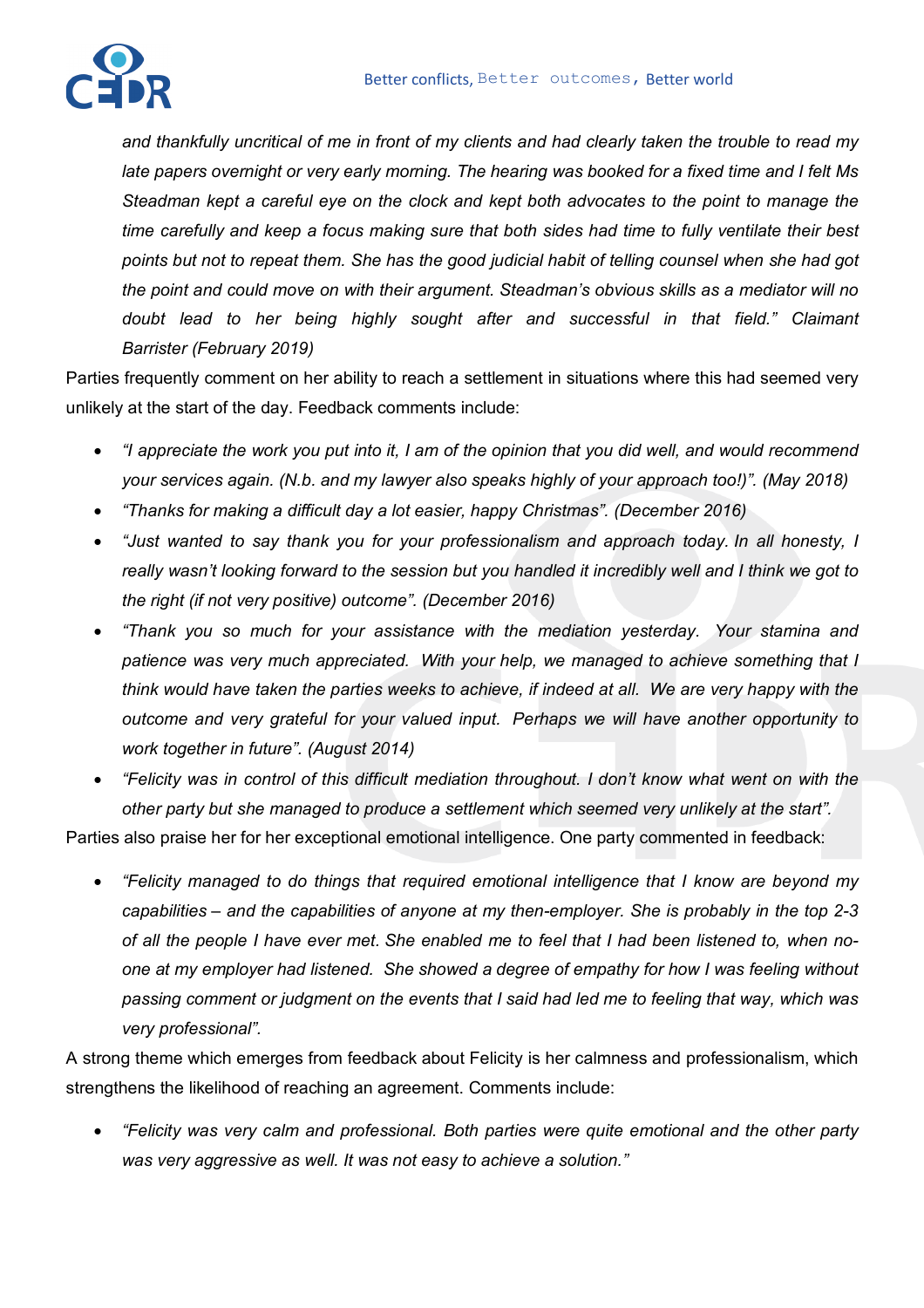

In workplace mediations, Felicity clearly has the ability to explain to employees how the process will work and enable them to feel comfortable and safe with the process so that they are willing to engage with it:

• *"When I realised there would be a strong chair who would keep things on topic I could see the value of mediation."*

Parties also comment on her ability to help parties in workplace mediations come to agreements which will hold up over time. This is a particular feature of workplace mediations in comparison to commercial disputes, where the efficacy of the agreement depends on the employees being willing to put it into practice over time. One Party commented:

• *"This is the second time I have asked for Felicity's help in two intractable situations – she has brokered an agreement in this case which has remained intact and usable by the parties involved".*

Parties also praise Felicity for her tenacity, impartiality, patience and creative problem-solving abilities. The high degree of satisfaction expressed by parties who have used her is captured in this piece of feedback:

- *"She did a great job! She had a very difficult task ahead, particularly dealing with the other side. They were very angry and were very reluctant to pay any money, but with her calmness and many skills she managed to shift that and managed the parties to get a deal. She nailed it!"*
- *"Once again, thank you for your calm and reassuring attention in helping us reach agreement." April 2013*
- *"I wanted to thank you for your help in facilitating the meeting today and (for your) guidance along the way. Your intervention at crucial moments in the meeting helped us keep on track and maintain a clear focus on reaching an outcome that we are all happy with. Whilst these situations are never enjoyable, I certainly feel it was a productive meeting and allowed us to reach closure of the situation and move forwards."*
- *"Ms Steadman, who did an excellent job."*
- *"Very helpful process and hopefully it will assist in producing a more effective working relationship."*
- *"We were very impressed and thought Felicity was brilliant. She was just so clear on the whole process. She was very professional, but very approachable and it was obvious that she was concerned about our welfare."*
- *"We were very happy with Felicity. She spent a lot of time with us individually in private sessions to discuss the issues. That worked well."*
- *"Felicity was very professional, particularly in her preparation."*

A senior CEDR mediator who was assisted by Felicity gives the following feedback: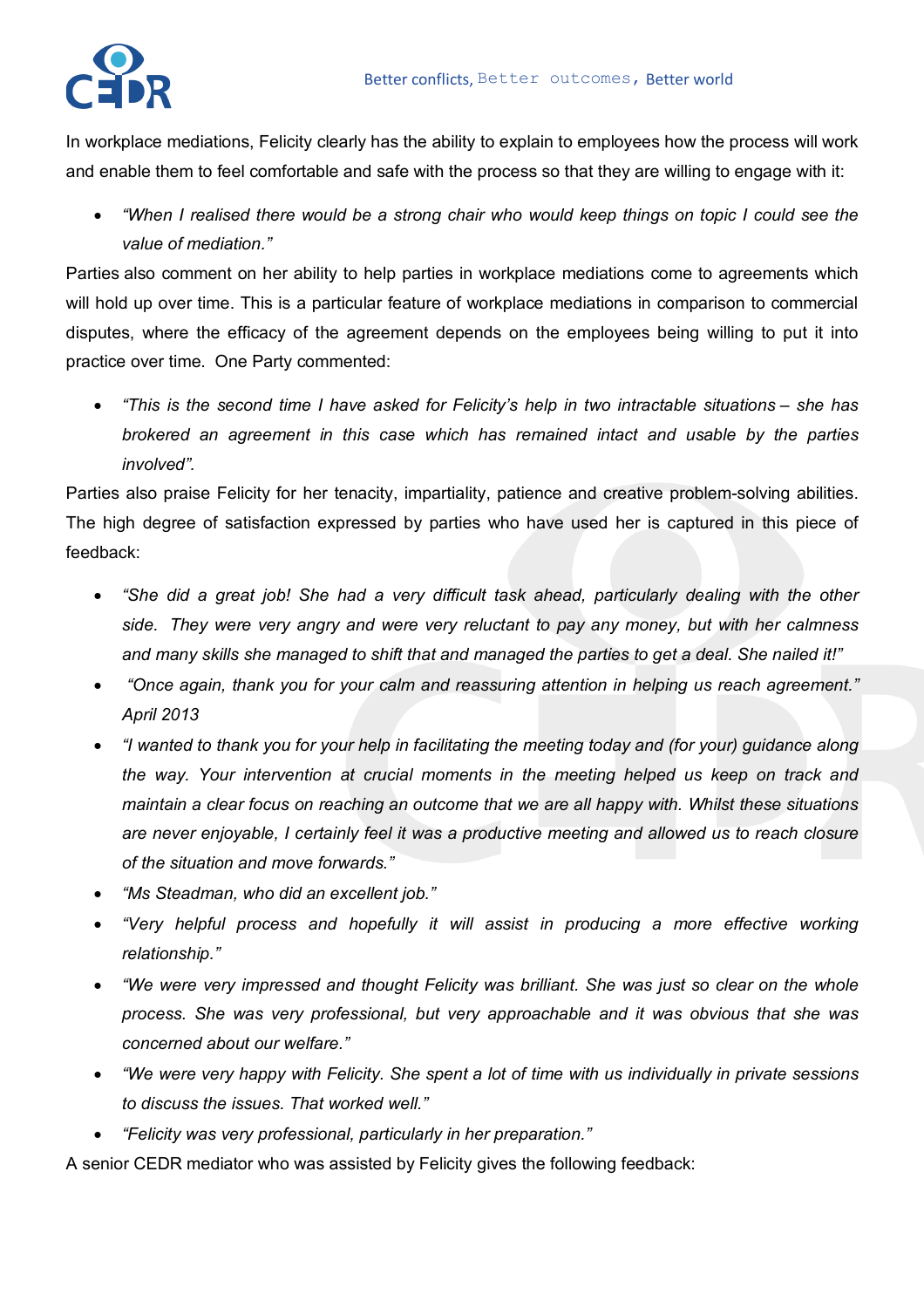

• *"Felicity Steadman was outstanding. I would go so far as to say that if she had not taken over at one point in the early afternoon, we would not have reached settlement. Her manner creates trust and confidence in her ability. Throughout, Felicity was helpful to me in the 'between sessions' periods and extremely constructive in her thoughts."*

#### Professional Background

- 1991 PRESENT Felicity has worked as a freelance dispute resolution practitioner since 1991. In that time she has been a mediation and arbitration panellist of leading private and statutory dispute resolution agencies in the UK and South Africa. She has been a director of the training company Conflict Dynamics since 1996.
- 1991 1992. Project manager for the Community Dispute Resolution Trust at the Centre for Applied Legal Studies University of the Witwatersrand.
- 1989 1990. Assistant to the director and member of the mediation, arbitration, facilitation and training panels of the Independent Mediation Service of South Africa.
- 1986 1989. Group industrial relations advisor for the Premier Group of companies 36 000 employees.
- 1982 1984. Senior professional officer for the Institute for Industrial Relations.

## Mediation Training

Felicity is currently the Head of the CEDR Mediator Training Faculty. In this capacity she is responsible for the quality control of the CEDR mediator skills training. This ranges from the quality of the materials to the quality of the delivery of the course. She trains mediators throughout the world. Besides her work with CEDR she trains mediators in South Africa for Conflict Dynamics and in 2012 was awarded the CEDR ADR Trainer's Award for this work. Felicity also trains conciliators, mediators and representatives of Ministries of Labour, trade